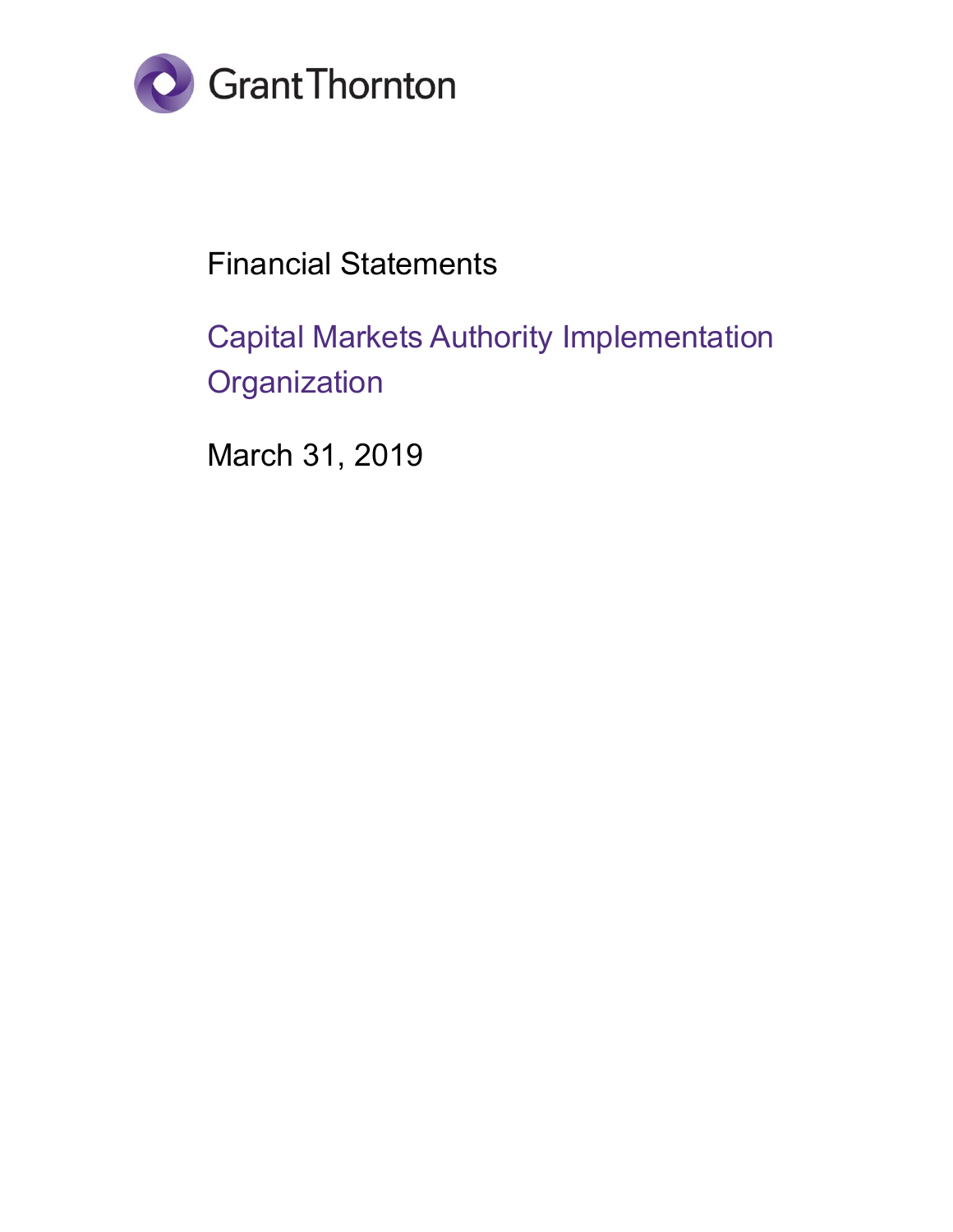## **Contents**

|                                                   | Page      |
|---------------------------------------------------|-----------|
| Independent Auditor's Report                      | $25 - 26$ |
| <b>Statement of Financial Position</b>            | 27        |
| Statement of Operations and Changes in Net Assets | 28        |
| <b>Statement of Cash Flows</b>                    | 29        |
| Notes to the Financial Statements                 | $30 - 33$ |